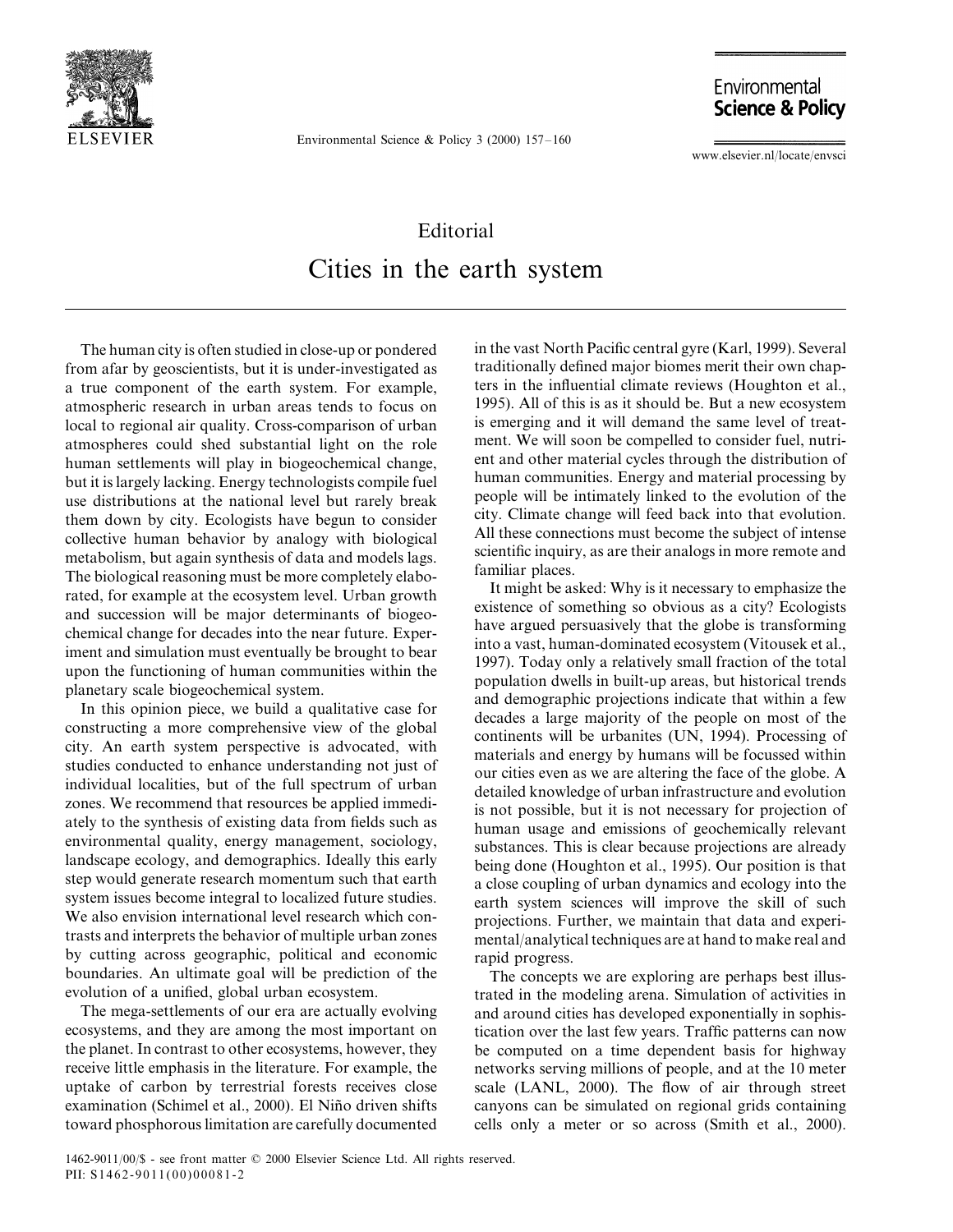Photochemistry and aerosol microphysics modules representing many hundreds of transformations are on hand to insert in such calculations (Seinfeld and Pandis, 1998). But the driving force for all of this research remains primarily the comfort, safety, and health of the population. In a more comprehensive view, traffic variations might profitably be coupled with emissions data, and downwind effects of the urban effluent could well be elucidated by meter-scale simulation of photochemical/ microphysical processing. Applying these tools in an integrated fashion from the perspective of cities as ecosystems would address the issues raised here.

The groundwork for this new perspective has been laid. Pioneering work on the analogies of cities with metabolism and succession began in the 1960s. Theoretical frameworks were developed for analysis of the total of energy and material fluxes through urban areas (Odum, 1969, 1971). Nevertheless, today it is still difficult to find the concepts applied in the literature. During recent writing of a review article on these matters (Decker et al., 2000), studies of Hong Kong and small Baltic cities were among the only examples we could locate. The various chemical species in urban air were treated as a single mass of air pollutant exiting the urban zones. The suite of true megacities (UN, 1992) is utterly without representation. Certain urban areas have been designated Long Term Ecological Research Sites (LTERs; CAP LTER, 2000; BES 2000), but the distribution is heavily weighted toward the developed world. The recent NASA Chinese Metroagroplexes campaign (ChinaMAP; Chameides et al., 1999) has been among the most successful ever at combining atmospheric chemistry and ecology issues. ChinaMAP demonstrated that Asian air pollution impacts crop and terrestrial plant growth both through oxidant attack on leaf surfaces and through particulate reductions in PAR. Although the title and acronym refer directly to the metropolises of Asia and the research was highly interdisciplinary, urban dynamics were not dealt with. Yet another Mexico City air quality project is now in the planning stages — the Valley of Mexico is clearly becoming something of a Mecca for atmospheric chemistry research. Although an effort is being made to treat feedback loops from the airborne pollution into human activities, the emphasis is intra-urban. Visibility and health remain the major selling points. This may be an economic necessity, but it can still be argued that the viewpoint is restrictive.

Occasional research articles regarding the megacities treat NO*<sup>y</sup>* compounds as mobilized, bioavailable nitrogen (Riggan et al., 1985; Elliott et al., 1997a). Commercial gas leakage is sometimes assessed for its effects on downstream photochemistry (Elliott et al., 1997b). The latest WRI publication of resource tables includes sewage data for some cities (WRI, 1998). This is a positive step because past information sets have not been

resolved at finer than the national scale. However, compilations of urban fuel use distributions are still wanting within the international scholarly literature. Food input data have not been collected and nutrient inputs are rarely monitored. Waste storage will be a strong contributor to urban methane generation but it is seldom mapped or integrated. Export of the wide variety of airborne chemical species is treated mainly as nonpollution, peripheral to the usual health concerns.

Currently available information could be synthesized to improve the situation. Moreover, the pace of accumulation could readily be increased by building interdisciplinary units into program design. As the right kinds of data are recovered or generated, biogeochemical interpretation must occur in order to characterize the role of future cities in the planetary system. This will require strong coupling among geoscientists, demographers, biologists and others. It will be desirable to develop predictive capabilities. One might like to state, for example, that certain megacities will evolve toward high food and waste throughput and reliance on natural gas, while lagging in the development of infrastructure such as paved feeder roads. It would then be possible to estimate simultaneously the growth of landfill carbon storage, methane leakage from the gas distribution system and mobilization of iron via local soil dust suspension (followed by photochemical reduction within hydrometeors).

We feel that the anecdotal evidence is quite strong for an undersaturated niche in urban geosystemics. Our recent review article details both the data and lack thereof upon which we base our position (Decker et al., 2000). If we are correct, it is useful to ask why such gaps in the knowledge base have developed. Part of the explanation is, of course, inertia. But it may also be a case of trees obscuring the forest. Most of our best earth system scientists live, work and spend their entire lives within the megacities. They are the ecosystem. Also, we must acknowledge the level of difficulty which will be encountered as the community attempts to understand the global city as a geochemical and biological entity. Other ecosystems remain under-explored even after many decades of concentrated research effort. New species are discovered in the tropics only as the rainforest falls around them (Sala et al., 2000). Major photosynthesizers of the central ocean gyres have only been known for a few years (Karl, 1999). Here the proximity of the urban system will prove an advantage. For the moment it may be hard for us to see our cities as deserving of scientific attention, but at least they are close to us.

What can or should be done? Some of the steps to be taken are inexpensive and will yield substantial dividends. Huge preexisting data bases can be mined, organized, and interpreted. Our recent review effort indicates that the volume of information is tremendous in each of the fields urban air and water quality, energy technology,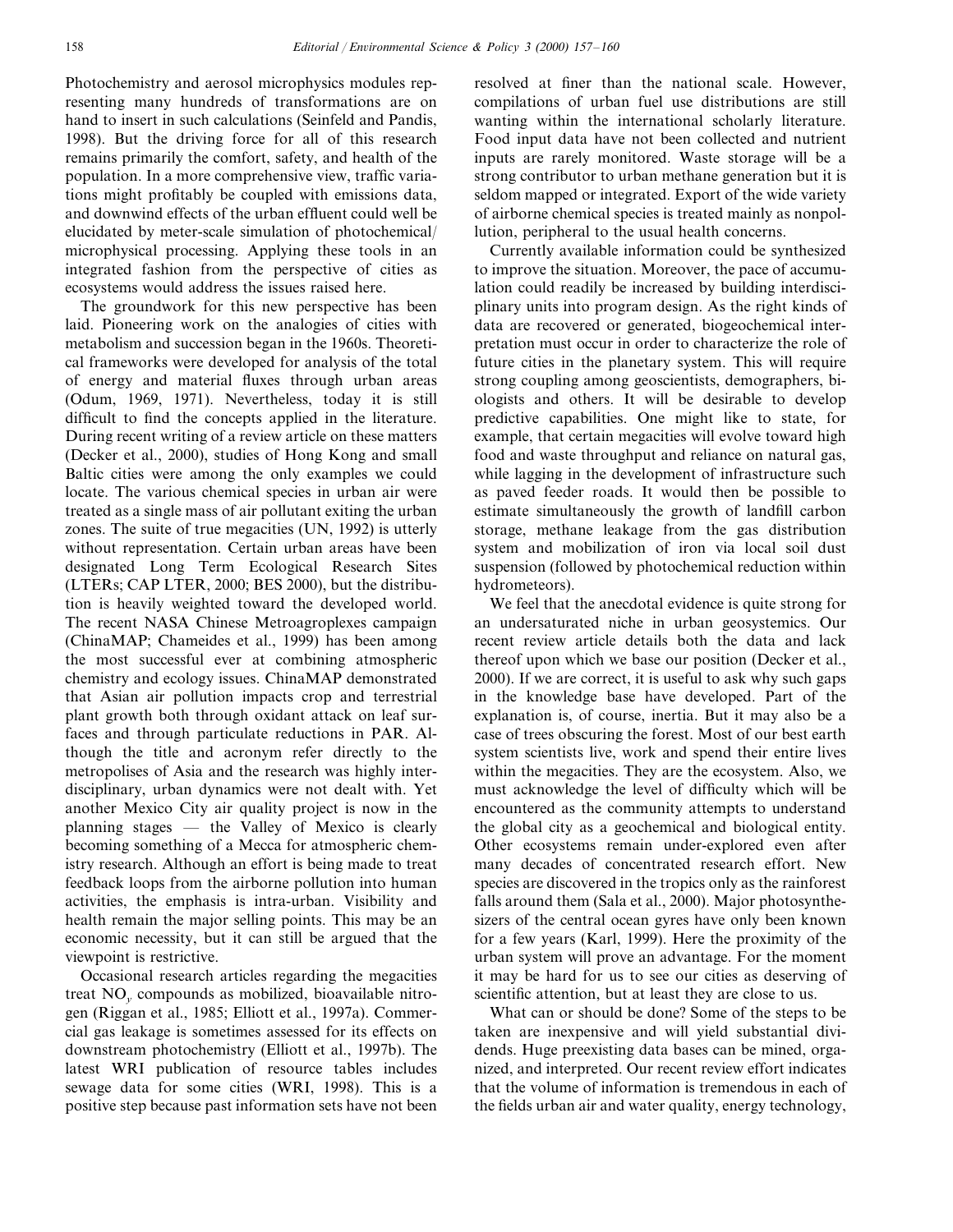waste management, economics and demographics. Biogeochemical studies are sparse, but that is one of our points here; overlap can be exploited to construct interdisciplinary products. Many large cities are closely scrutinized from within. The central problem has been that the information remains internal. Once it has been pooled, standard statistical analyses should permit multivariate relationships to be identified. It should be possible to quantify interactions between fuel, food, material and biological throughput along with the flux and distribution of chemical species. A current model for implementation is offered by the US National Center for Ecological Analysis and Synthesis (NCEAS, 2000). Principal investigators are funded to attend workshops regarding project design. Graduate students and post-doctoral researchers stay for extended periods to collect and manipulate data. The center has been operating only a few years but has produced an extraordinary amount of high quality scientific literature.

New measurement and study approaches are at hand which can also lead to fast progress. Small research groups are adopting the strategy of bouncing from city to city to perform cross comparisons. Two concrete examples are instructive. A team from the University of Denver couples ten-meter scale remote sensing of auto exhaust composition with license plate photography (Zhang et al., 1995). Their studies show that vehicle maintenance is a primary determinant of carbon monoxide emissions. Links can no doubt be made with income levels and other socioeconomic variables. Several of us have participated in a concerted effort to sample volatile hydrocarbon distributions in multiple, large urban areas. We have quantified methane emissions to the free troposphere, leakages of the light alkanes from liquefied petroleum gas networks and the generation of methyl bromide by automobiles (Blake et al., 1984; Blake and Rowland, 1995; Elliott et al., 1997b; Chen et al., 1999). While we are readily able to examine gas-phase-concentration differences among cities, correlations with other variables are yet to be sought. The vehicle exhaust and hydrocarbon studies are already underway because they are small in scope and so are affordable. Eventually we envision that entire geochemical research teams will move from city to city. Again recent analogs are of interest. The NASA Pacific Exploratory Mission series (PEM) has conducted complete atmospheric chemistry studies roughly every three years for the past decade, with each experiment focusing upon a different ecosystem scale section of the Pacific troposphere (e.g. Hoell et al., 1997). Although the research is mostly intradisciplinary, the PEM scientists have been among the most productive in their field.

Having described a set of near-term concepts for earth system level study of the global city, we will conclude with some speculation regarding the future of the discipline, based on results of our recent review (Decker et al.,

2000). On a decadal time scale, we anticipate the design and construction of high-resolution, time-dependent models of material and energy flow through urban areas. These models will be based on results of past research and in particular on the accumulated, interlocking datasets that are available. The information base and simulations will enable the definition of state variables for the comprehension of urban composition in the human, structural, and biogeochemical dimensions. The variables may also provide the foundation for a theory of city growth and even of urban evolution. Manipulative, settlement-scale experiments will be possible in order to test developing theories. The science generated could well feed back into city design.

All this will necessarily encompass the analogy with organism or ecosystem level metabolism, since substances utilized as sources of structure and energy will all be included. A more important biological analogy will be with ecosystem succession. Ecological entities tend to penetrate new or newly opened geographical spaces through a sequence of biomass accumulation (Odum, 1969). Typically, the process leads to a climax state of efficient material recycling and renewable energy harvests (Karl, 1999). The human city once functioned in this mode. In the Neolithic, townships were stable in size and flux for extended periods (White and Whitney, 1992). Today, the global distribution of cities is moving through a successional stage where ever more structural material builds up, far flung but depletable energy stores are sought, and impact on the planetary environment is expanding. It is possible that reliance on fossil fuels will persist until homogeneity is attained and much of the globe is in service to a single vast human community (Decker et al., 2000). Standard ecological systems then function mainly to provide human kind with food and recreation (Daily, 1997). It is possible that air quality problems will not be solved at the local and regional levels even as they are merging into the hemispheric scale. The planetary ecological climax will be reached only with conversion to a solar economy. An ultimate extrapolation of the prospects we broach here is that this state can be conceived and examined scientifically. An ultimate conclusion may be that the urban climax will take place at the earth system level.

## **References**

- BES (Baltimore Ecosystem Study) 2000. http://baltimore.umbc.edu/ lter.
- Blake, D.R., Rowland, F.S., 1995. Urban leakage of liquefied petroleum gas and its impact on Mexico City air quality. Science 269, 953–956.
- Blake, D.R., Woo, V.H., Tyler, S.C., Rowland, F.S., 1984. Methane concentrations and source strengths in urban locations. Geophys. Res. Lett. 11, 1211–1214.
- CAP LTER (Central Arizona-Phoenix Long Term Ecological Research Station) 2000. http://caplter.asu.edu.